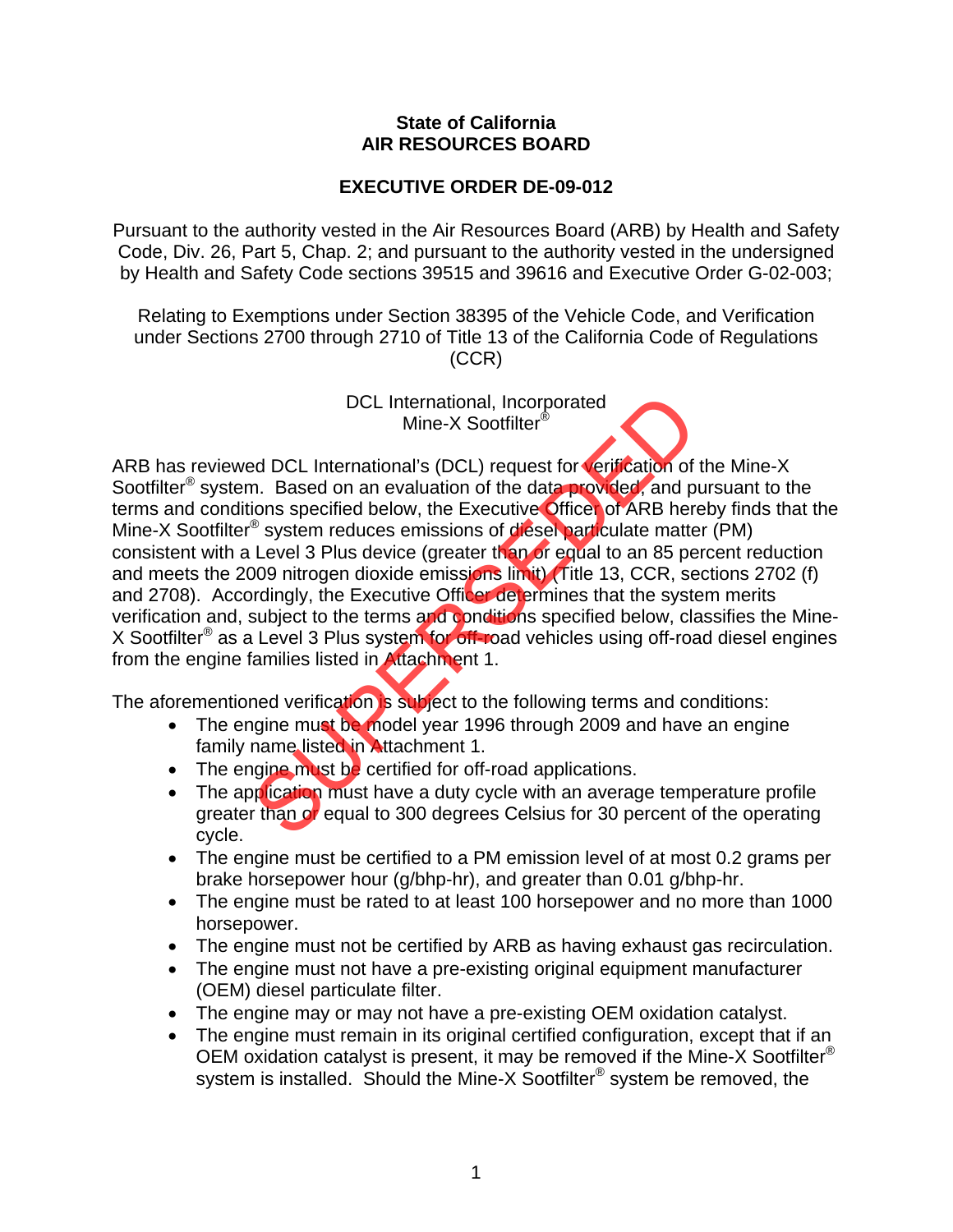OEM oxidation catalyst must be re-installed, returning the engine to its original certified configuration.

- The engine must have a four-stroke combustion cycle.
- The engine can be turbocharged or naturally aspirated.
- The engine can be electronically or mechanically controlled.
- The engine must be well maintained and not consume lubricating oil at a rate greater than that specified by the engine manufacturer.
- Lube oil, or other oil, must not be mixed with the fuel.
- The Mine-X Sootfilter<sup>®</sup> must not be operated with a fuel additive, as defined in Title 13, CCR, Section 2701, unless explicitly verified for use with the fuel additive.
- The product must not be used with any other systems or engine modifications without ARB and manufacturer approval.
- The other terms and conditions specified below.

IT IS ALSO ORDERED AND RESOLVED: That installation of the Mine-X Sootfilter<sup>®</sup> system, manufactured by DCL of 241 Bradwick Drive, Concord, Ontario, Canada L4K 1K5, has been found not to reduce the effectiveness of the applicable vehicle pollution control system, and therefore, the Mine-X Sootfilter® system is exempt from the prohibitions in Sections 38390 and 38391 of the Vehicle Code for installation on off-road vehicles using engines listed in Attachment 1. FRED AND RESOLVED: That installation of the Mine<br>ERED AND RESOLVED: That installation of the Mine<br>tured by DCL of 241 Bradwick Drive, Concord, Ontario<br>und not to reduce the effectiveness of the applicable v<br>md therefore, t

This exemption is only valid provided the engines meet the aforementioned conditions.

The Mine-X Sootfilter<sup>®</sup> system consists of a catalyzed flow-through filter, a catalyzed cordierite wall-flow diesel particulate filter, a backpressure monitor, and a system warning display. The major components of the Mine-X Sootfilter<sup>®</sup> system are identified in Attachment 2. Schematics of the approved product and engine labels are shown in Attachment 3.

This Executive Order is valid provided that installation instructions for the Mine-X Sootfilter<sup>®</sup> system do not recommend tuning the vehicle to specifications different from those of the vehicle manufacturer.

Changes made to the design or operating conditions of the Mine-X Sootfilter® system, as exempted by ARB, which adversely affect the performance of the vehicle's pollution control system shall invalidate this Executive Order.

No changes are permitted to the device. ARB must be notified, in writing, of any changes to any part of the Mine-X Sootfilter® system. Any changes to the device must be evaluated and approved in writing by ARB. Failure to do so shall invalidate this Executive Order.

Marketing of the Mine-X Sootfilter<sup>®</sup> system using identification other than that shown in this Executive Order or for an application other than that listed in this Executive Order is prohibited unless prior written approval is obtained from ARB.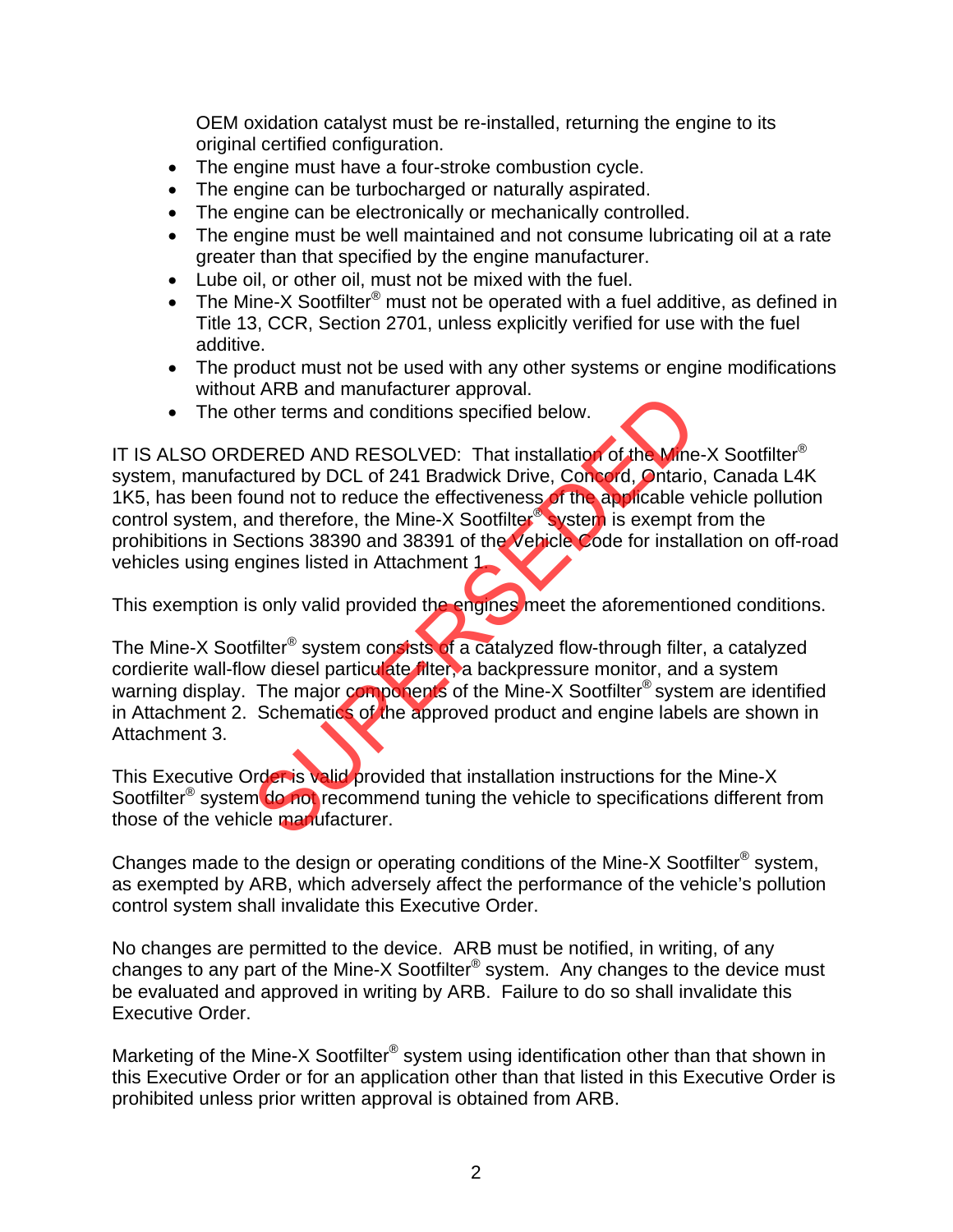Identification must include both device and engine labels consistent with the requirements of Title 13, CCR, section 2706 and Attachment 3 of this Executive Order. Changes or modifications to the label or label placement are prohibited without prior written approval from ARB.

This Executive Order does not apply to any Mine-X Sootfilter® system advertised, offered for sale, sold with, or installed on a motor vehicle prior to or concurrent with transfer to an ultimate purchaser.

As specified in the Diesel Emission Control Strategy Verification Procedure (Title 13, CCR, section 2706 (j)), the ARB assigns each Diesel Emission Control Strategy a family name. The designated family name for the verification as outlined above is:

## **CA/DCL/2008/PM3+/N00/OF/DPF01**

As stated in the Procedure, DCL is responsible for complying with recordkeeping requirements (section 2702), honoring the required warranty (section 2707), and conducting in-use compliance testing (section 2709). CA/DCL/2008/PM3+/N00/OF/DPF01<br>Procedure, DCL is responsible for complying with recordion 2702), honoring the required warrarity (section 2<br>e compliance testing (section 2709).<br>Proter is valid provided that the dissel fuel

This Executive Order is valid provided that the diesel fuel used in conjunction with the device complies with Title 13, CCR, sections 2281 and 2282, and if biodiesel is used, the biodiesel blend shall be 20 percent or less subject to the following conditions:

- The biodiesel portion of the blend complies with the American Society for Testing and Materials specification D6751 applicable for 15 parts per million sulfur content;
- The diesel fuel portion of the blend complies with Title 13, CCR, sections 2281 and 2282; and
- The use of biodiesel applies to devices verified to reduce only diesel PM.

Other alternative diesel fuels such as, but not limited to, ethanol diesel blends and water emulsified diesel fuel are excluded from this Executive Order.

In addition to the foregoing, ARB reserves the right in the future to review this Executive Order and the exemption and verification provided herein to assure that the exempted and verified add-on or modified part continues to meet the standards and procedures of Title 13 CCR, Section 2222, et seq, and Title 13 CCR, Sections 2700 through 2710.

Systems verified under this Executive Order shall conform to all applicable California emissions regulations.

This Executive Order does not release DCL from complying with all other applicable regulations.

Violation of any of the above conditions shall be grounds for revocation of this Executive Order.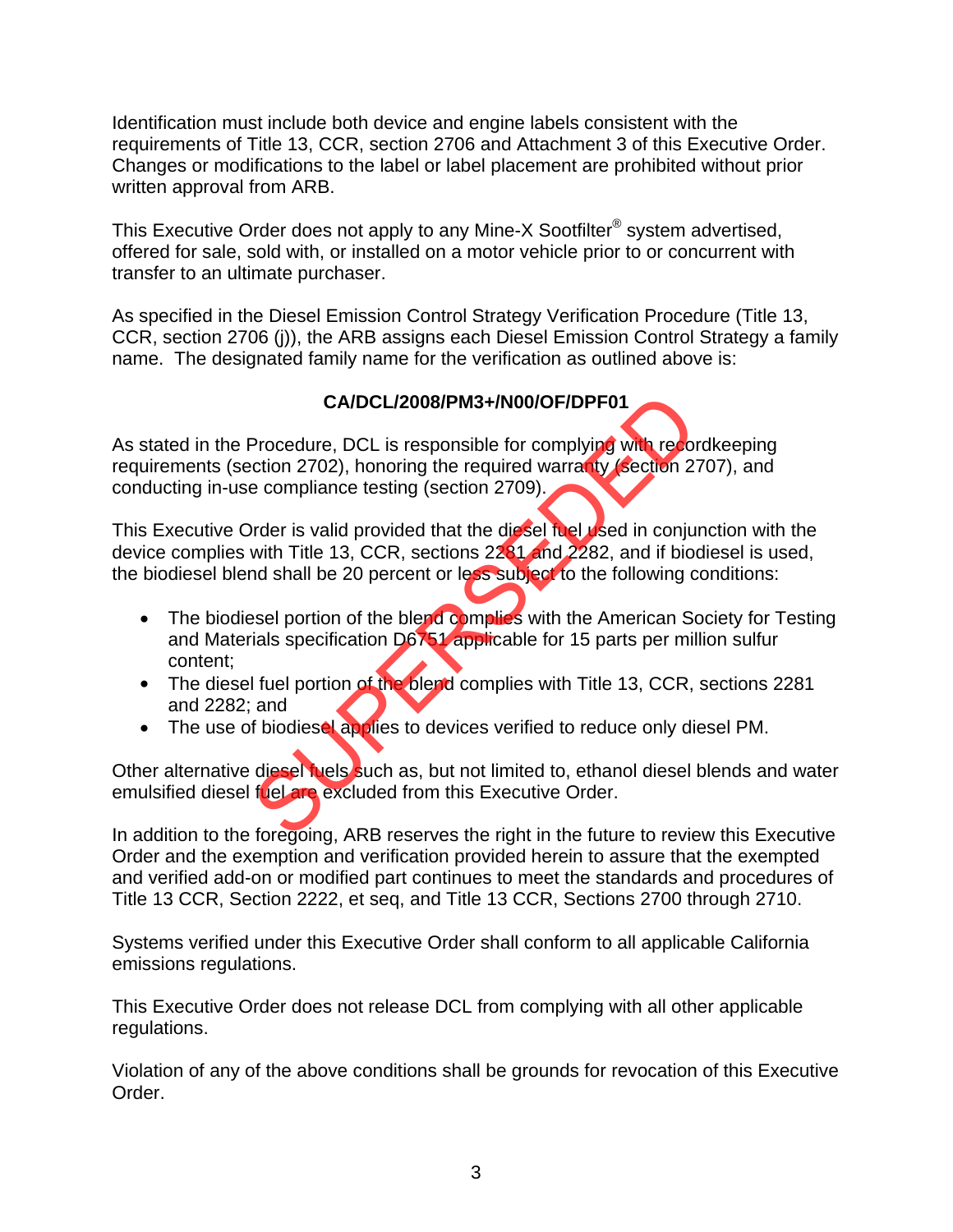This Executive Order supersedes the conditional verification letter RAS-08-15 for the Mine-X Sootfilter<sup>®</sup>.

Executed at El Monte, California, and effective this 24<sup>th</sup> day of August 2009.

/s/

Robert H. Cross, Chief Mobile Source Control Division

Attachment 1: ARB Approved Engine Families for the Mine-X Sootfilter<sup>®</sup> System Attachment 2: Parts List for the Mine-X Sootfilter<sup>®</sup> System Attachment 3: Labels for the Mine-X Sootfilter® System

SUPERSEDED